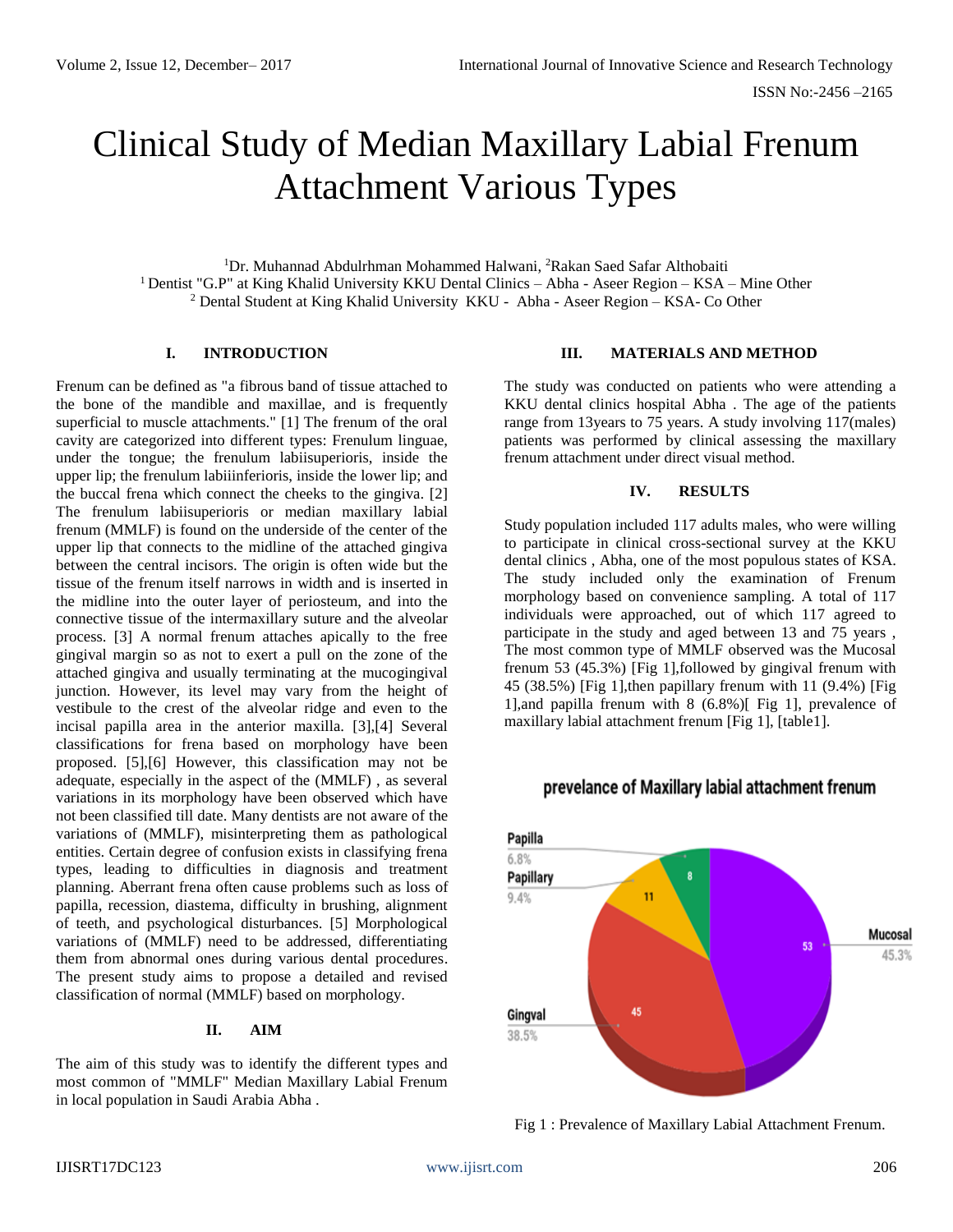| of<br><b>Type</b><br>MLAF | <b>Prevalence of Maxillary labial Attachment</b><br>Frenum<br><b>NO</b> of Patients<br><b>Percentage</b> |              |
|---------------------------|----------------------------------------------------------------------------------------------------------|--------------|
|                           |                                                                                                          |              |
| <b>Mucosal</b><br>frenum  | <b>53 Patients</b>                                                                                       | $(45.3\%)$ . |
| gingival<br>frenum        | <b>45 Patients</b>                                                                                       | $(38.5\%)$ . |
| papillary<br>frenum       | <b>11 Patients</b>                                                                                       | $(9.4\%)$ .  |
| Papilla<br>frenum         | <b>8 Patients</b>                                                                                        | $(6.8\%)$ .  |

Table 1 : Prevalence of Maxillary Labial Attachment Frenum.



Fig 2 : Clinical Pic of Mucosal Frenum Attachment







Fig 4 : Clinical pic of Papillary Frenum Attachment .



Fig 5 : Clinical pic of Papilla Penetration Frenum Attachment

# **V. DISCUSSION**

MMLF appears as a fold of mucous membrane extending from the mucous lining of the mucous membrane of the lips towards the crest of the residual ridge on the labial surface. [1] Several morphological variations of MMLF are being observed in day-to-day practice which is not documented in the literature. Need of the hour is to properly classify them in various categories in order to address them while performing various dental procedures.

Study population included 117 adults males, who were willing to participate in clinical cross-sectional survey at the KKU dental clinics , Abha, one of the most populous states of KSA. The study included only the examination of Frenum morphology based on convenience sampling. A total of 117 individuals were approached, out of which 117 agreed to participate in the study and aged between 13 and 75 years to determine the morphological variations of MMLF.

The most common type of MMLF observed was the Mucosal frenum 53 (45.3%) followed by gingival frenum with 45 (38.5%) then papillary frenum with 11 (9.4%) , and papilla frenum with  $8(6.8\%)$ .